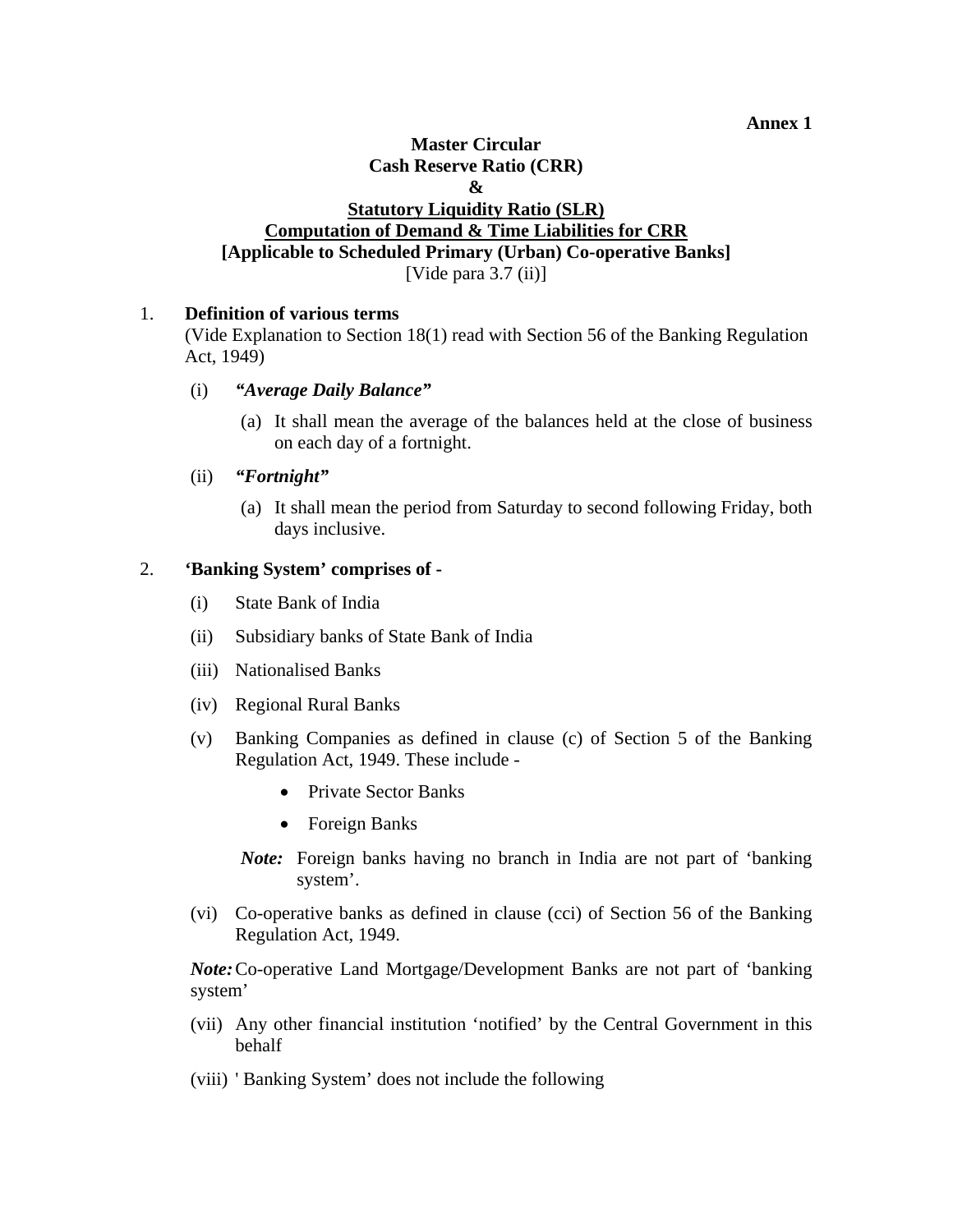- EXIM Bank IFCI
- NABARD IIBI
- SIDBI

.

## 3. **Liabilities do not include -**

- (i) Paid-up capital
- (ii) Reserves
- (iii) Credit balance in P&L account
- (iv) Loans from State Government, RBI, IDBI, EXIM Bank, NABARD, SIDBI, NHB, Reconstruction Bank, National Co-op. Development Corporation, or any advance taken from State Co-op. Bank of the State concerned or District Central Co-op. Bank of the district concerned as also any advance or credit arrangement drawn or availed of against approved securities.

### 5. **Net Liabilities**

While computing liabilities for the purpose of CRR and SLR, the **net liabilities** of the bank to other banks in India **in the 'banking system' shall be reckoned**, i.e., assets in India with other banks in the 'banking system' will be reduced from total liabilities to the 'banking system'.

### 6. **Liabilities to the 'Banking System' include -**

- (i) Deposits of the banks.
- (ii) Borrowings from Banks (Call Money/Notice deposits).
- (iii) Other miscellaneous items of liabilities to the banks like Participation Certificates issued to banks, interest accrued on bank deposits, etc.

# 7. **Classification of Liabilities to the 'Banking System'**

- (i) Liabilities of the bank to the 'banking system' are classified into two broad categories viz. 'Demand Liabilities' and 'Time Liabilities'.
- (ii) 'Demand Liabilities' to the 'banking system' are further classified as under:
	- (a) Balances in current accounts maintained with PCBs, by
		- SBI
		- SBI Subsidiary Banks
		- Nationalised Banks
	- (b) Other demand liabilities comprising of -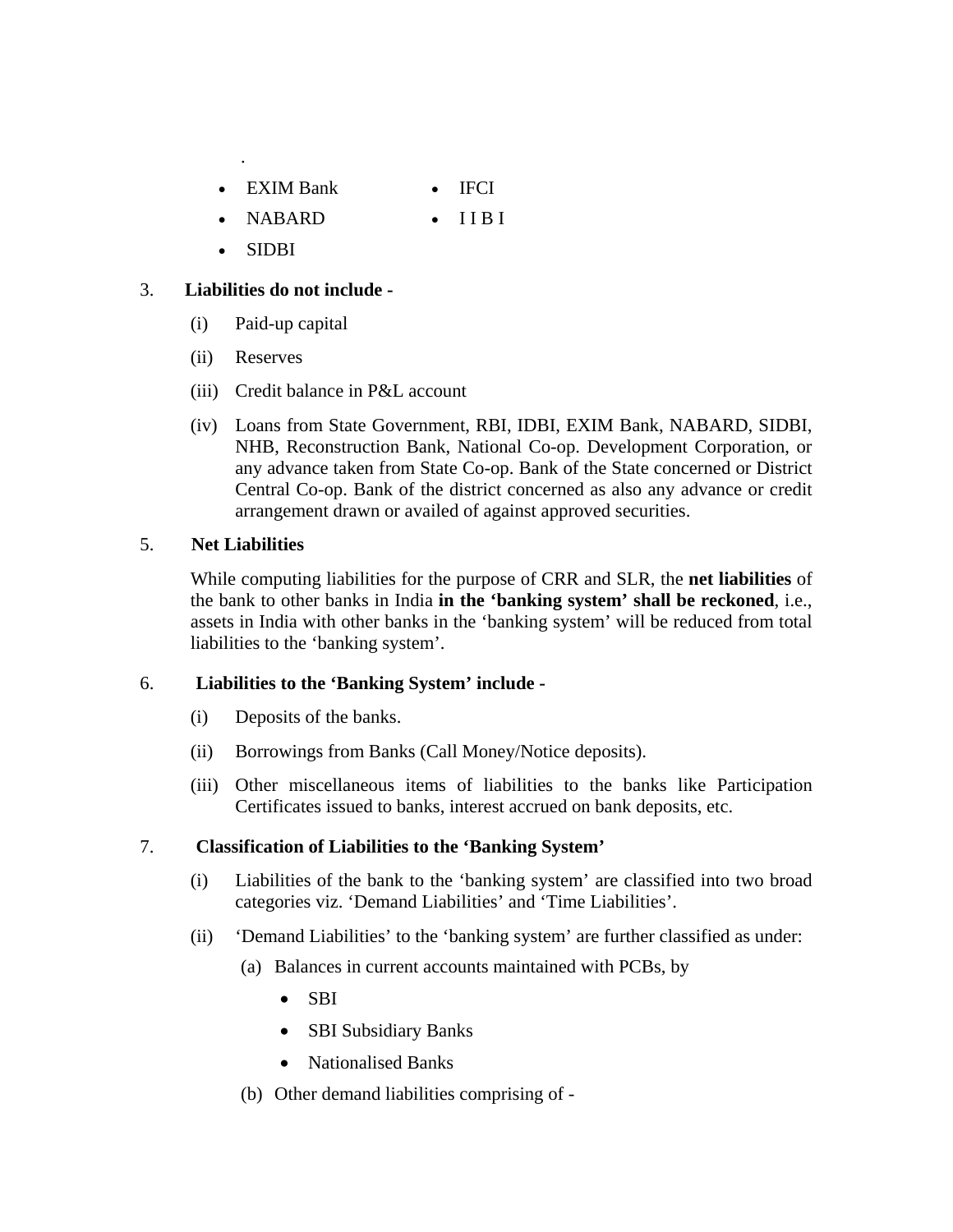- 1) Balances in current accounts maintained with PCBs by:
	- ◊ RRB
	- ◊ Banking Companies i.e. Private Sector Banks & Foreign Banks
	- ◊ Co-operative Banks
	- ◊ Other 'Notified' financial institutions
- 2) Balances of overdue time deposits of above named banks.
- 3) Participation Certificates payable on demand issued to banks. Within the definition of
- 4) Interest accrued on deposits of banks (RRBs).\* 'banking system'
- 5) Call Money Borrowings from the banks.
- (iii) Time liabilities to the 'banking system' include
	- (a) All types of time deposits from the banks
	- (b) Certificates of deposits from the banks (c) Participation Certificates issued to banks which are not payable on demand Within the definition of 'banking system'
	- (d) Interest accrued on time deposits/CDs of banks \*
		- If it is not possible to classify/segregate this amount from interest accrued on deposits, the aggregate interest accrued may be shown under 'Other Demand and Time Liabilities'.

### 8. **Assets with the 'Banking System'**

- (i) Balances with 'banking system' in current accounts -
- (ii) Balances with the banks and notified financial institutions, within banking systems, in other accounts.
- (iii) Money at call and short notice upto 14 days lent to banks and notified financial institutions, within the banking system
- (iv) Loans, other than money at call and short notice, made available to the 'banking system'.
- (v) Any other amounts due from the 'banking system', like amount held by the bank with other banks (in transit or other accounts) under inter-bank remittance facility, etc.
- 9. (i) Lending by the banks to the following financial institutions in the term money market cannot be reckoned as assets with the 'Banking System'. Hence,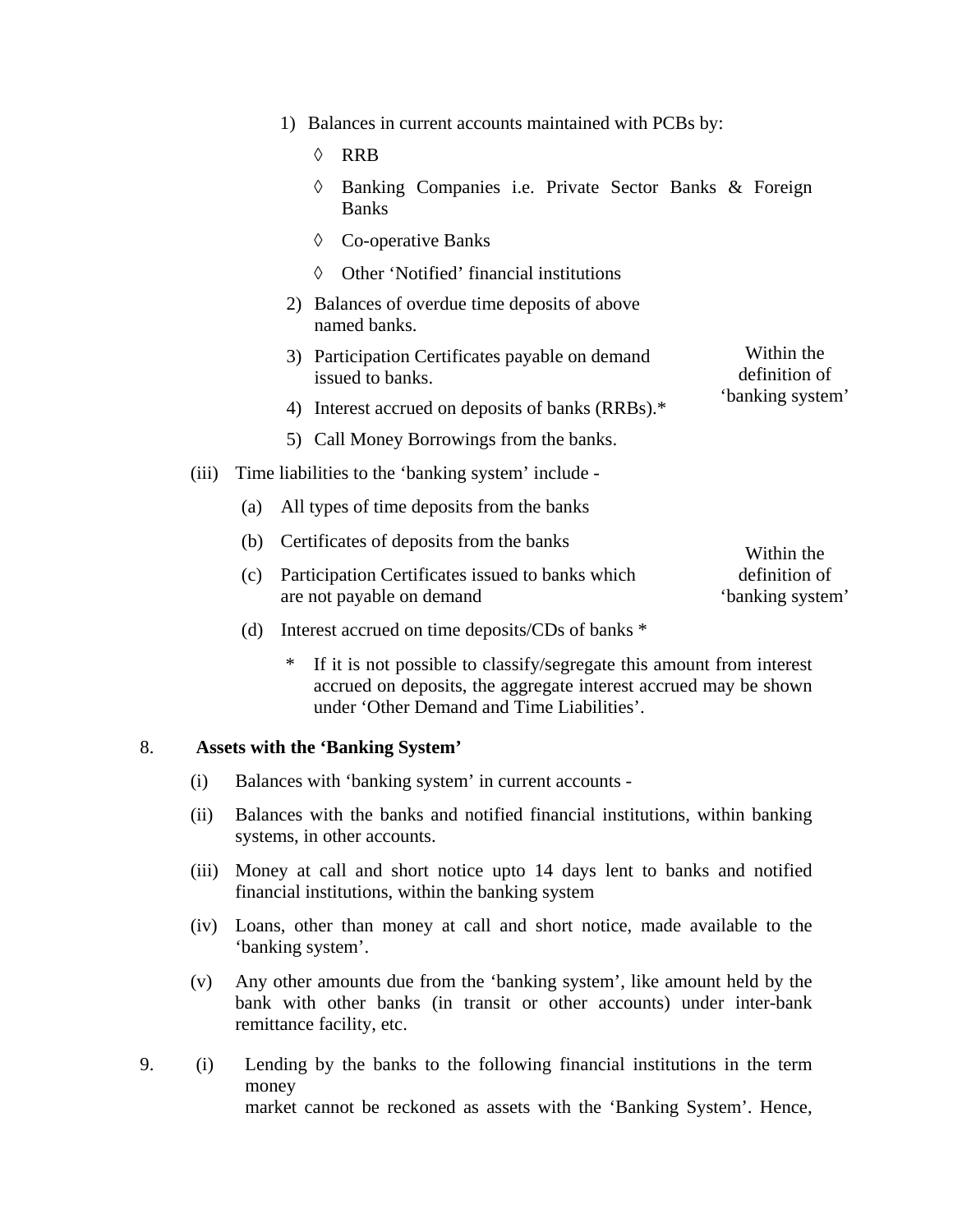these

borrowings should not be netted against the liabilities towards the 'Banking System'.

| $\bullet$ | EXIM Bank        | $\bullet$ IFCI  |
|-----------|------------------|-----------------|
|           | $\bullet$ NABARD | $\bullet$ TIBI  |
|           |                  | $\bullet$ SIDBI |

(ii) The borrowing of the bank other than refinance from these financial institutions should form part of liabilities to others and therefore, form part of net demand and time liabilities for the purpose of reserve requirements.

### 10. **Classification of Certain items under Liabilities**

- (i) *Inter-Branch Accounts*
	- (a) Net balance in inter-branch account, when in credit, is to be shown under 'Other Liabilities and Provisions' which is included in total Demand and Time Liabilities for CRR and SLR purpose.
	- (b) After **27.07.98**, the bank should segregate the credit entries outstanding for more than five years in inter-branch account as 'Blocked Account' and show it under 'Others' under 'Other Liabilities and Provisions'. Thereafter, while arriving at net amount of inter-branch transactions for inclusion under 'Other Liabilities and Provisions' if in credit, or 'Other Assets' if in debit, the aggregate amount of 'Blocked Account' should be excluded and only the amount representing the remaining credit entries should be netted against debit entries. Thus, the balance in the 'Blocked Account' will be reckoned for the purpose of maintenance of CRR and SLR, even though the net of inter-branch entries is a debit balance.

### (ii) *Margin Money on Bills Discounted/Purchased*

The bank should follow uniform procedure in treating margin money on bills purchased/discounted as outside liabilities and should include it in other demand and time liabilities for the purpose of maintenance of reserve requirements.

#### (iii) *Interest Accrued on Deposits*

- (a) The interest accrued on all deposit accounts (such as, savings, fixed, recurring, cash certificates, reinvestment plans, etc.), by whatever name called, should be treated by the bank as its liability for the purpose of maintaining CRR and SLR irrespective of whether the accrued interest has become actually payable or is not payable till due dates for repayment of deposits.
- (b) The interest accrued on deposits should be classified under 'Other Demand and Time Liabilities' in the Form I & VIII.